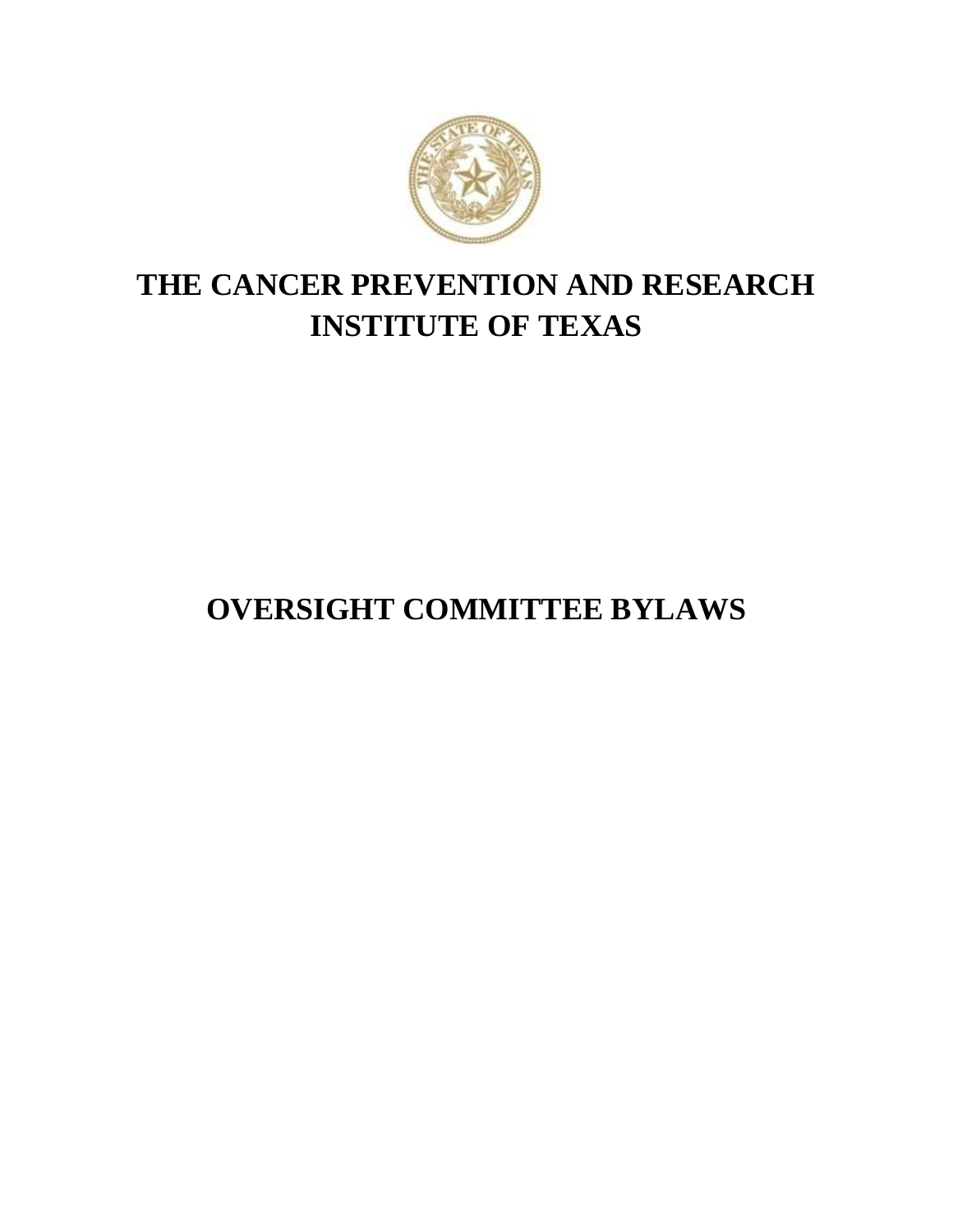| Section 1.1 |                                                              |  |
|-------------|--------------------------------------------------------------|--|
| Section 1.2 |                                                              |  |
|             | ARTICLE 2 AUTHORITY, AMENDMENT, AND INTERPRETATION  1        |  |
| Section 2.1 |                                                              |  |
| Section 2.2 |                                                              |  |
| Section 2.3 |                                                              |  |
|             |                                                              |  |
| Section 3.1 |                                                              |  |
| Section 3.2 |                                                              |  |
| Section 3.3 |                                                              |  |
| Section 3.4 |                                                              |  |
| Section 3.5 |                                                              |  |
| Section 3.6 |                                                              |  |
| Section 3.7 |                                                              |  |
| Section 3.8 |                                                              |  |
| Section 3.9 |                                                              |  |
|             |                                                              |  |
|             |                                                              |  |
|             |                                                              |  |
|             |                                                              |  |
|             | . 4                                                          |  |
|             |                                                              |  |
|             | <b>ARTICLE 4 SUBCOMMITTEES OF THE OVERSIGHT COMMITTEE  4</b> |  |
| Section 4.1 |                                                              |  |
| Section 4.2 |                                                              |  |
| Section 4.3 |                                                              |  |
| Section 4.4 |                                                              |  |
| Section 4.5 |                                                              |  |
| Section 4.6 |                                                              |  |
| Section 4.7 |                                                              |  |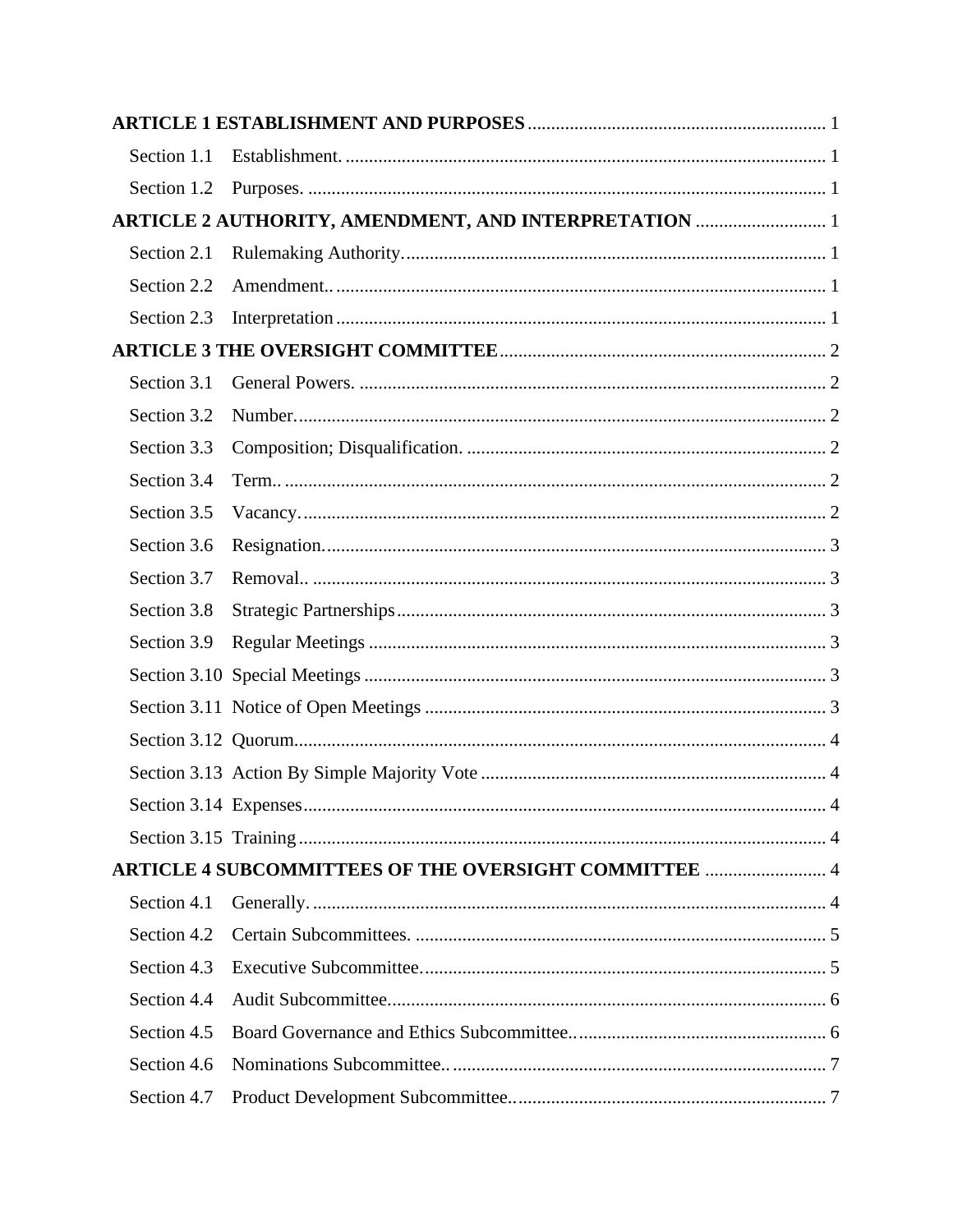| Section 4.8 |                                                                               |  |
|-------------|-------------------------------------------------------------------------------|--|
| Section 4.9 |                                                                               |  |
|             |                                                                               |  |
|             |                                                                               |  |
| Section 5.1 |                                                                               |  |
| Section 5.2 |                                                                               |  |
| Section 5.3 |                                                                               |  |
| Section 5.4 |                                                                               |  |
| Section 5.5 | Presiding Officers in the Absence of the Chairperson and Vice Chairperson 10  |  |
|             |                                                                               |  |
| Section 6.1 |                                                                               |  |
| Section 6.2 |                                                                               |  |
| Section 6.3 |                                                                               |  |
| Section 6.4 |                                                                               |  |
| Section 6.5 |                                                                               |  |
| Section 6.6 | Duties Regarding Foundations or Organizations Created to Specifically Benefit |  |
|             |                                                                               |  |
|             |                                                                               |  |
| Section 7.1 |                                                                               |  |
| Section 7.2 |                                                                               |  |
|             |                                                                               |  |
|             |                                                                               |  |
| Section 8.2 |                                                                               |  |
| Section 8.3 |                                                                               |  |
| Section 8.4 |                                                                               |  |
| Section 8.5 |                                                                               |  |
| Section 8.6 |                                                                               |  |
| Section 8.7 |                                                                               |  |
|             |                                                                               |  |
| Section 9.1 |                                                                               |  |
|             |                                                                               |  |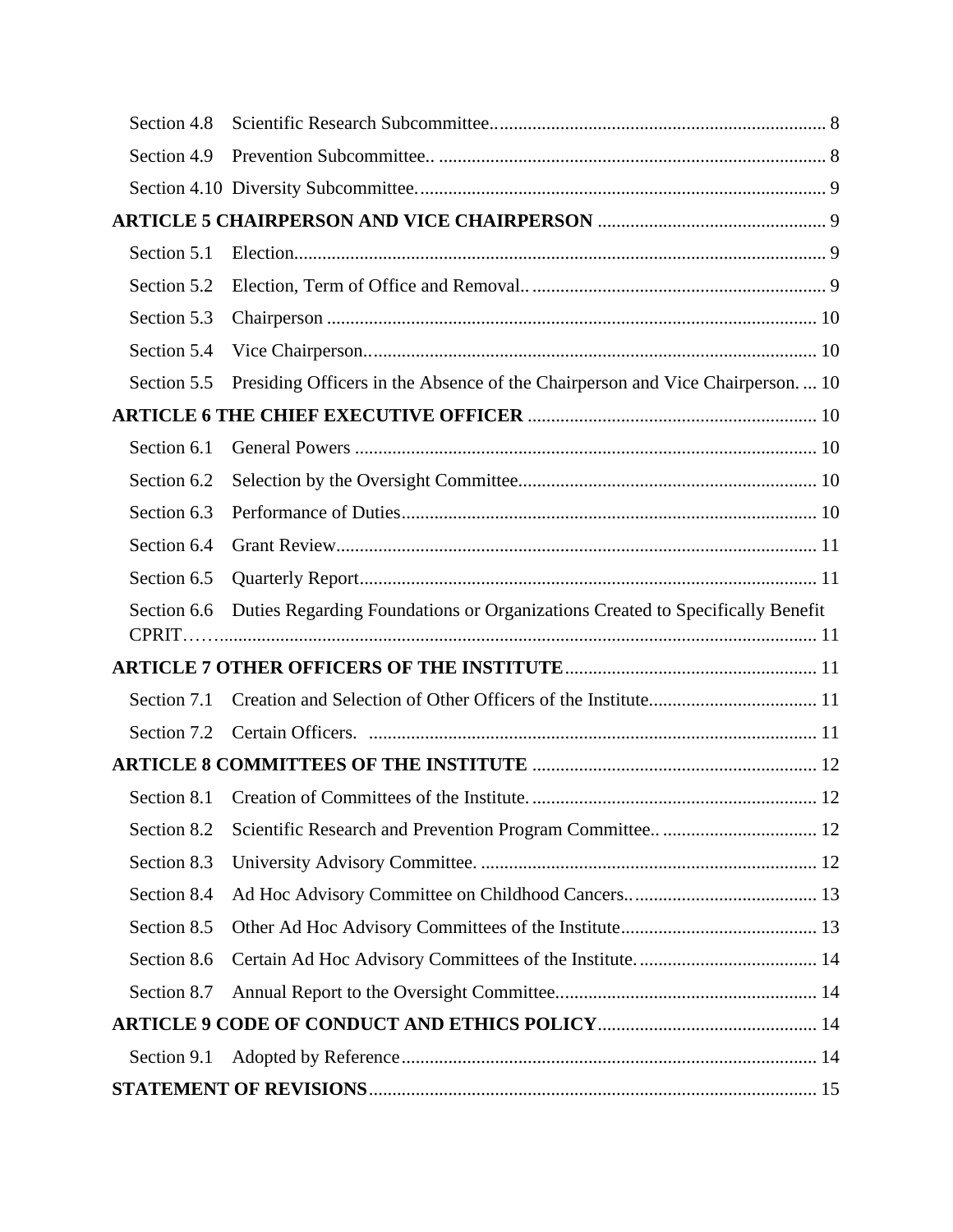#### **CANCER PREVENTION AND RESEARCH INSTITUTE OF TEXAS OVERSIGHT COMMITTEE BYLAWS**

#### **ARTICLE 1 ESTABLISHMENT AND PURPOSES**

<span id="page-3-1"></span><span id="page-3-0"></span>Section 1.1 Establishment. The Cancer Prevention and Research Institute of Texas (the "Institute") was established by the Texas Legislature in 2007, as authorized by Article 3, Section 67 of the Constitution of the State of Texas. The statutory provisions establishing the Institute are set forth in Chapter 102 of the Health and Safety Code of the State of Texas (the "Health and Safety Code"). Administrative rules governing the Institute are set forth in Title 25, Chapters 701–704, of the Texas Administrative Code.

Section 1.2 Purposes. The Institute is established to:

<span id="page-3-2"></span>(a) create and expedite innovation in the area of cancer research and in enhancing the potential for a medical or scientific breakthrough in the prevention of cancer and cures for cancer;

(b) attract, create, or expand research capabilities of public or private institutions of higher education and other public or private entities that will promote a substantial increase in cancer research and in the creation of high-quality new jobs in this state; and

(c) develop and implement the Texas Cancer Plan.

## **ARTICLE 2 AUTHORITY, AMENDMENT, AND INTERPRETATION**

<span id="page-3-4"></span><span id="page-3-3"></span>Section 2.1 Rulemaking Authority. These Bylaws ("Bylaws") have been adopted by the Oversight Committee (as defined herein) pursuant to the authority granted to the Oversight Committee in Section 102.108 of the Health and Safety Code.

<span id="page-3-5"></span>Section 2.2 Amendment. These Bylaws may be amended or modified only with the approval of a simple majority of the members of the Oversight Committee as set forth in Section 3.13; provided, that no amendment or modification to these Bylaws may be made if such amendment or modification would cause these Bylaws to conflict with applicable law. All approved amendments or modifications shall be noted in a "Statement of Revisions" at the end of these Bylaws.

<span id="page-3-6"></span>Section 2.3 Interpretation. These Bylaws are adopted subject to any applicable law, including, but not limited to, Chapter 102 of the Health and Safety Code and Title 25, Chapters 701–704, of the Texas Administrative Code. Whenever these Bylaws may conflict with applicable law, the conflict will be resolved in favor of the applicable law. If at any time the Oversight Committee determines that these Bylaws conflict with applicable law, then the Oversight Committee shall promptly act to amend these Bylaws to cause them to conform to applicable law.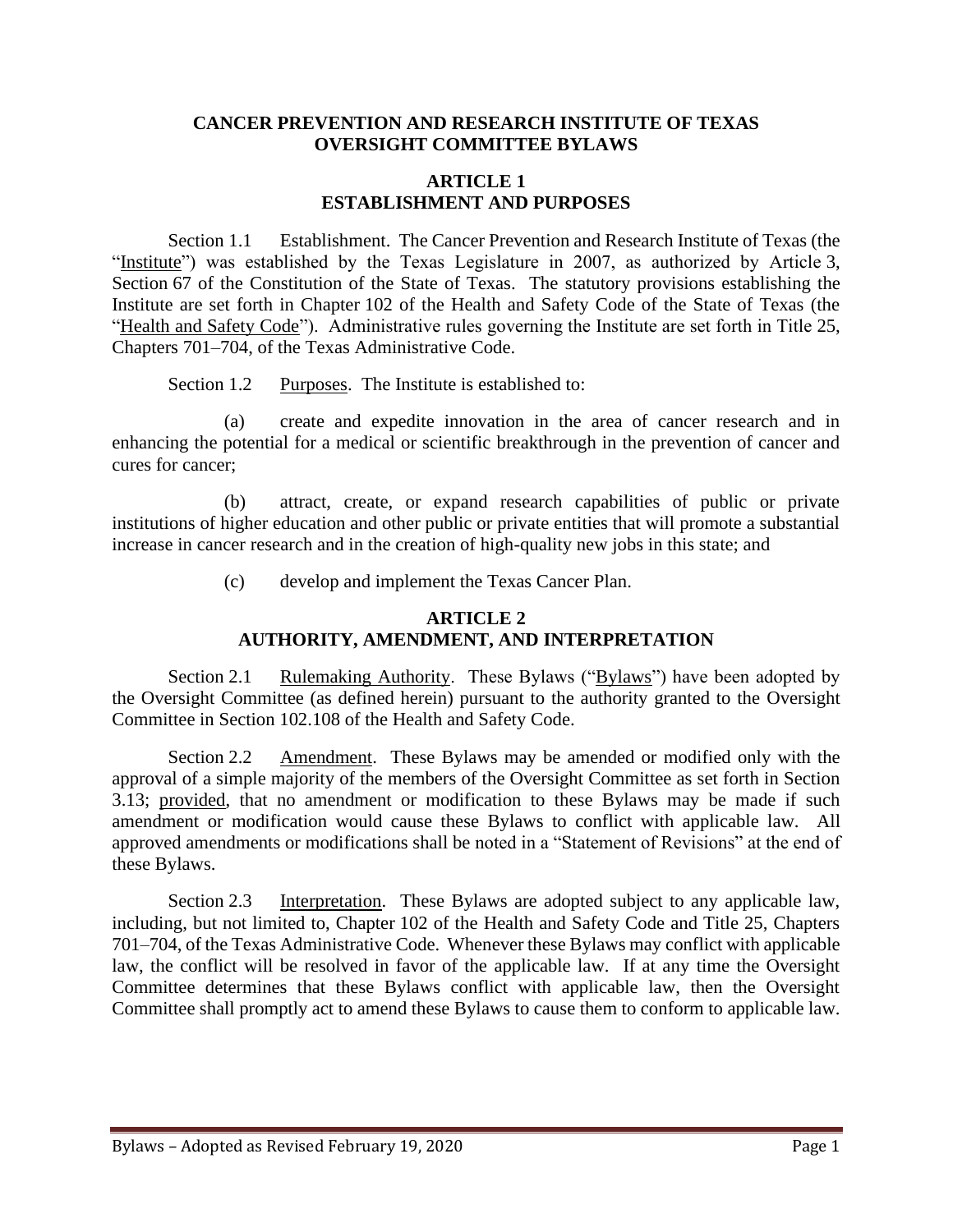### **ARTICLE 3 THE OVERSIGHT COMMITTEE**

<span id="page-4-1"></span><span id="page-4-0"></span>Section 3.1 General Powers. The Oversight Committee of the Institute (the "Oversight Committee") is the governing body of the Institute. The Oversight Committee may adopt such policies and practices, consistent with applicable law, as it may deem proper for the conduct of its meetings and the management of the Institute.

<span id="page-4-2"></span>Section 3.2 Number. The Oversight Committee is composed of the following nine (9) members:

(a) three members appointed by the Governor of the State of Texas;

(b) three members appointed by the Lieutenant Governor of the State of Texas;

and

(c) three members appointed by the Speaker of the House of Representatives of the State of Texas

Section 3.3 Composition; Disqualification.

<span id="page-4-3"></span>(a) The members of the Oversight Committee must represent the geographic and cultural diversity of the State of Texas. In making appointments to the Oversight Committee, the Governor, Lieutenant Governor, and Speaker of the House of Representatives of the State of Texas shall each appoint at least one person who is a physician or a scientist with extensive experience in the field of oncology or public health and should attempt to include cancer survivors and family members of cancer patients if possible.

(b) A person may not be a member of the Oversight Committee if the person or the person's spouse: (i) is employed by or participates in the management of a business entity or other organization receiving money from the Institute; (ii) owns or controls, directly or indirectly, an interest in a business entity or other organization receiving money from the Institute; or (iii) uses or receives a substantial amount of tangible goods, services, or money from the Institute, other than reimbursement authorized by law for Oversight Committee membership, attendance, or expenses.

<span id="page-4-4"></span>Section 3.4 Term. Each member of the Oversight Committee will hold office for such member's term or until such member's earlier death, resignation, disqualification, or removal. Members of the Oversight Committee appointed by the Governor, Lieutenant Governor, and Speaker of the House of Representatives of the State of Texas serve at the pleasure of the appointing office for staggered six-year terms, with the terms of three members expiring on January 31 of each odd-numbered year. Not later than the 30th day after the date an Oversight Committee member's term expires, the appropriate appointing authority shall appoint a replacement.

<span id="page-4-5"></span>Section 3.5 Vacancy. If a vacancy occurs on the Oversight Committee, then the appropriate appointing authority shall appoint a successor, in the same manner as the original appointment, to serve for the remainder of the unexpired term. The appropriate appointing authority shall appoint the successor not later than the 30th day after the date the vacancy occurs.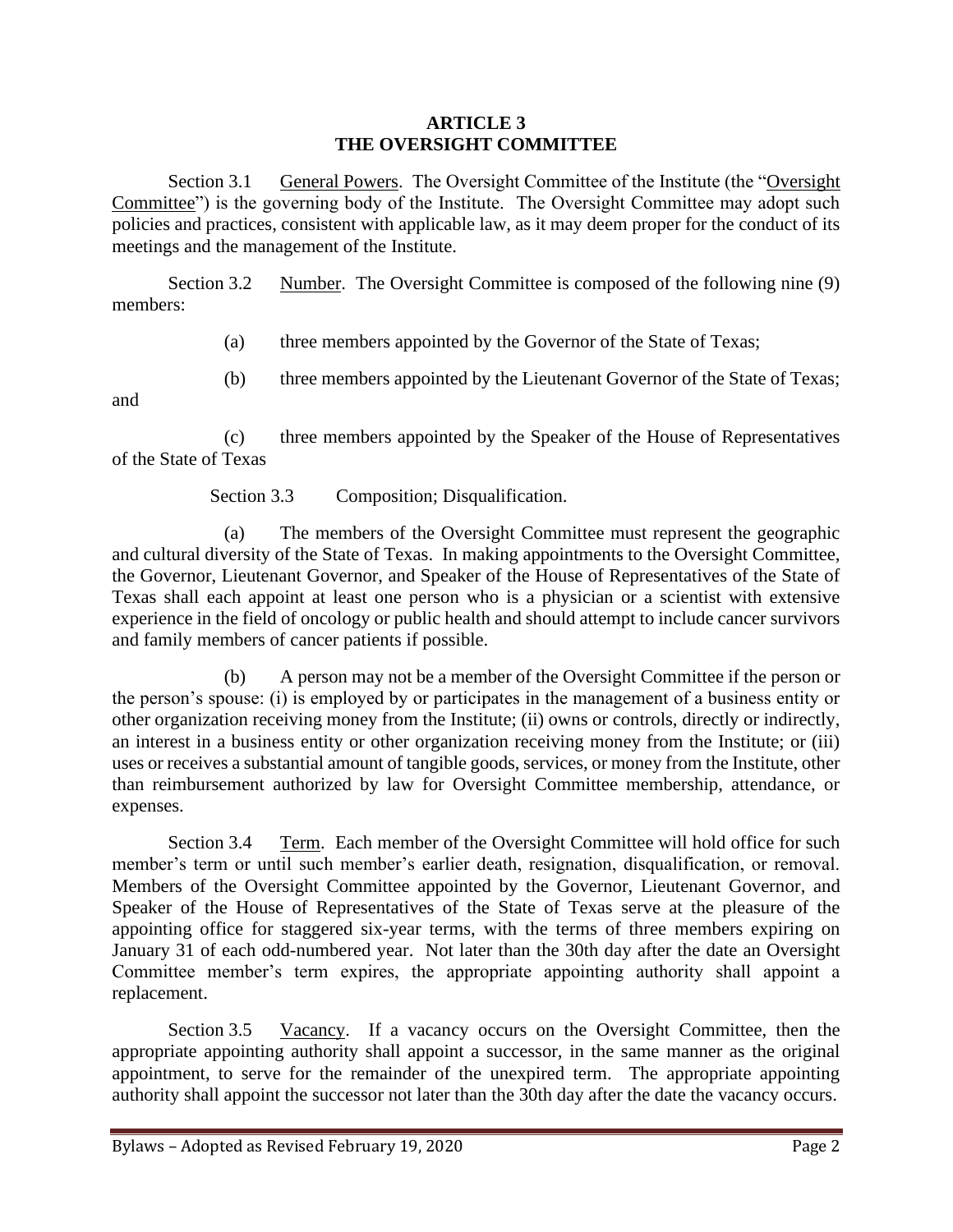<span id="page-5-0"></span>Section 3.6 Resignation. Any appointed or designated member of the Oversight Committee may resign at any time by notice given in writing to the appropriate appointing authority and to the Chair of the Oversight Committee or to the Vice Chair if the Chairman is resigning. The resigning member will continue to serve until such time that the appropriate appointing authority appoints a successor.

<span id="page-5-1"></span>Section 3.7 Removal. It is a ground for removal from the Oversight Committee that a member: (a) is ineligible for membership of the Oversight Committee under Section 3.3(b) of these Bylaws; (b) cannot, because of illness or disability, discharge the member's duties for a substantial part of the member's term; or (c) is absent from more than half of the regularly scheduled Oversight Committee meetings that the member is eligible to attend during a calendar year without an excuse approved by a majority vote of the Oversight Committee. If the Chief Executive Officer has knowledge that a potential ground for removal exists, then the Chief Executive Officer shall notify the Chairperson of the potential ground. The Chairperson shall then notify the appointing authority and the Attorney General of the State of Texas that a potential ground for removal exists. If the potential ground for removal involves the Chairperson, then the Chief Executive Officer shall notify the next highest ranking officer of the Oversight Committee, who shall then notify the appointing authority and the Attorney General of the State of Texas that a potential ground for removal exists. Notwithstanding, the foregoing, the validity of an action of the Oversight Committee is not affected by the fact that it is taken when a ground for removal of a committee member exists.

<span id="page-5-2"></span>Section 3.8 Strategic Partnerships. To the fullest extent permitted by applicable law, the Oversight Committee retains the authority and power to approve strategic partnerships, alliances, and coalitions of the Institute subject to vote of the simple majority of the members of the Oversight Committee as set forth in Section 3.13.

<span id="page-5-3"></span>Section 3.9 Regular Meetings. The Oversight Committee shall hold a public meeting at least once in each quarter of the calendar year, with appropriate notice and with a formal public comment period. One or more Oversight Committee members may participate by videoconference as allowed by Texas Government Code Section 551.127.

<span id="page-5-4"></span>Section 3.10 Special Meetings. Special meetings of the Oversight Committee may be held upon the call of the Chairperson of the Oversight Committee, or the Vice Chairperson of the Oversight Committee when performing the duties of the Chairperson, as he or she may deem necessary, with appropriate notice and with a formal public comment period. Emergency meetings and telephonic meetings may be held only as provided under applicable law.

<span id="page-5-5"></span>Section 3.11 Notice of Open Meetings. All meetings of the Oversight Committee are subject to the terms of the Open Meetings Act, Chapter 551 of the Texas Government Code (the "Open Meetings Act"). The Open Meetings Act provides that the public must be given notice of the time, place, and subject matter of meetings of governmental bodies. The meeting notice must state the physical location where the officer presiding over the open meeting will be present. In absence of an emergency, notice of a meeting must be posted at a place that is readily accessible to the public at all times at least seven (7) days preceding the scheduled time of the meeting. In case of an emergency of urgent public necessity, which shall be clearly identified in the notice, it shall be sufficient if the notice is posted two hours before the meeting is convened.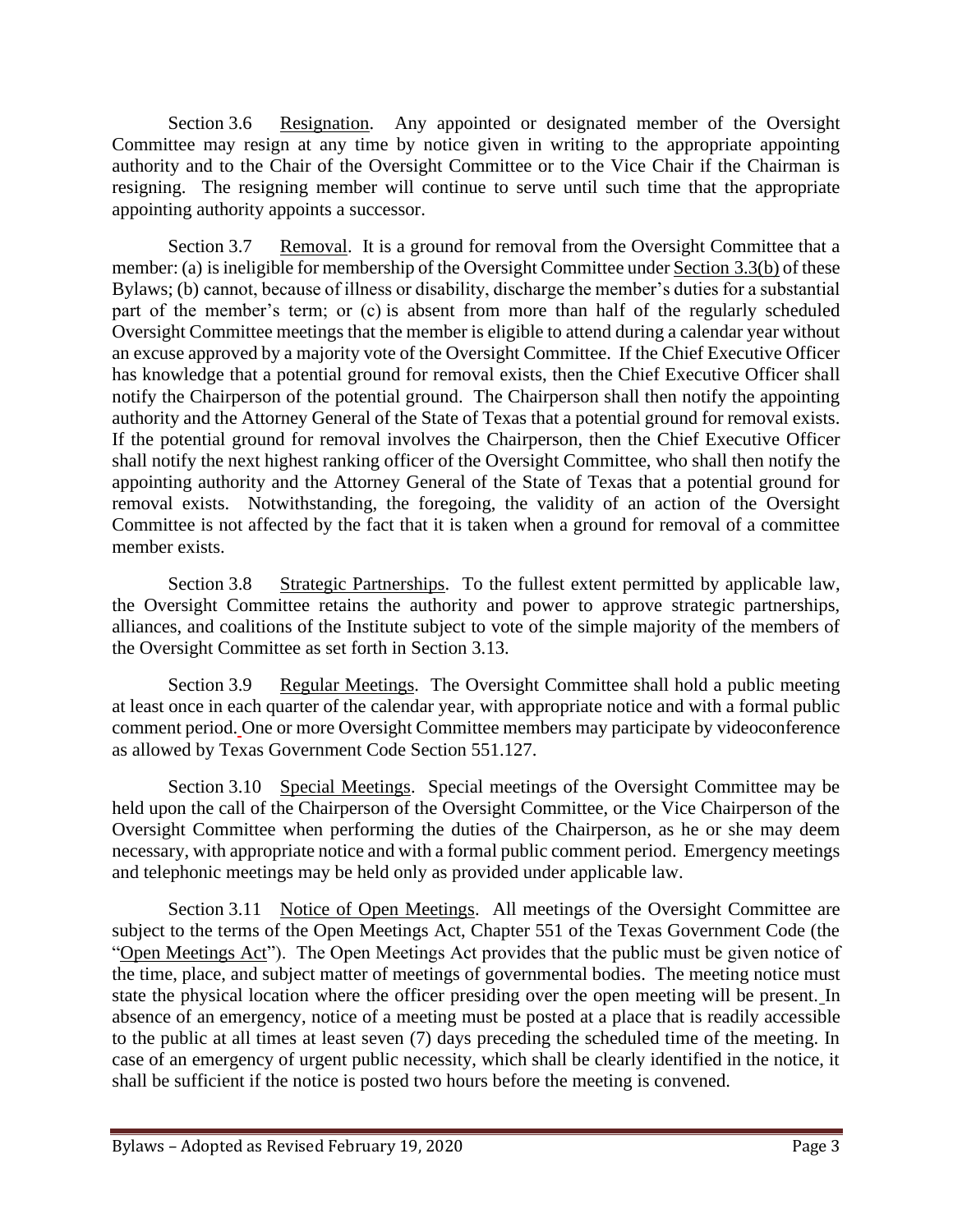<span id="page-6-0"></span>Section 3.12 Quorum. The presence of a simple majority of the members of the Oversight Committee present is necessary and sufficient to constitute a quorum for the transaction of business at any meeting of the Oversight Committee. If one or more Oversight Committee members participate in the meeting by videoconference, the member(s) will count toward the quorum so long as all requirements of Texas Government Code Section 551.127 are met.

<span id="page-6-1"></span>Section 3.13 Action By Simple Majority Vote. Except as otherwise provided by these Bylaws or applicable law, the vote of a simple majority of the members of the Oversight Committee present at a meeting at which a quorum is present will be the prevailing action of the Oversight Committee.

<span id="page-6-2"></span>Section 3.14 Expenses. A member of the Oversight Committee is not entitled to compensation, but is entitled to reimbursement for actual and necessary expenses incurred in attending meetings of the Oversight Committee or performing other official duties authorized by the Chairperson.

<span id="page-6-3"></span>Section 3.15 Training. The Institute's General Counsel and Chief Compliance Officer shall provide training to all new members of the Oversight Committee. In addition, all members of the Oversight Committee shall participate in periodic training.

(a) The form and substance of such training will be in the discretion of the Institute's General Counsel and Chief Compliance Officer.

(b) A new member shall also complete a course of training regarding the function and operation of the Institute, including his or her responsibilities pursuant to CPRIT's Conflict of Interest, Non-Disclosure, and Ethics Compliance policies. The new member shall complete the CPRIT training component within 30 business days of the new member's appointment.

(c) A new member shall also complete a course of training regarding his or her responsibilities under the Open Meetings Act, the Open Records Act, and Government Contracting within 90 days of becoming a member of the Oversight Committee.

(d) A new member that has not completed the required training may participate in any meeting of the Oversight Committee or its subcommittees, subject to the following restrictions: (1) the new member shall not participate in the discussion or vote on any award recommendation until the new member has completed the CPRIT training component; and (2) the new member shall not participate in the discussion or vote to approve a contract until the new member has completed the Government Contract training.

## **ARTICLE 4 SUBCOMMITTEES OF THE OVERSIGHT COMMITTEE**

<span id="page-6-5"></span><span id="page-6-4"></span>Section 4.1 Generally. The Oversight Committee may designate one or more subcommittees of the Oversight Committee, each subcommittee to consist of three or more of the members of the Oversight Committee. The Oversight Committee shall appoint and approve members of the subcommittees specifically listed in Section 4.2, except for the members of the Executive Committee, which shall be comprised of the designated members as set forth below in Section 4.3. The Oversight Committee may designate one or more members of the Oversight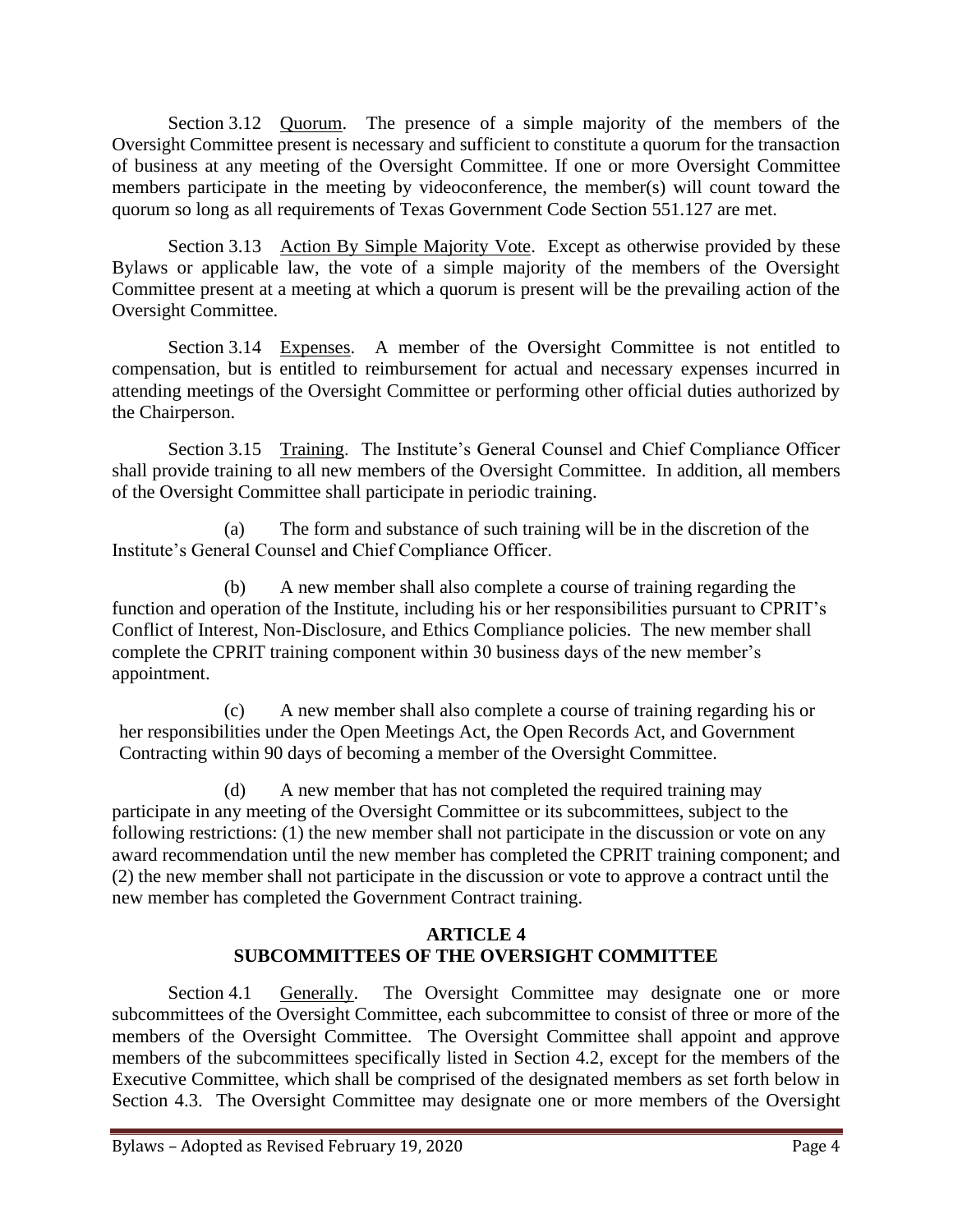Committee as alternate members of any subcommittee, who may replace any absent or disqualified member at any meeting of the subcommittee. If a member of a subcommittee is absent from any meeting, or disqualified from voting thereat, then the remaining member or members present at the meeting and not disqualified from voting, whether or not such member or members constitute a quorum, may, by a unanimous vote, appoint another member of the Oversight Committee to act at the meeting in the place of any such absent or disqualified member. Unless the Oversight Committee provides otherwise, at all meetings of a subcommittee, a majority of the then authorized members of the subcommittee will constitute a quorum, and the vote of a majority of the members of the subcommittee present at any meeting at which there is a quorum will be the act of the subcommittee. Unless the Oversight Committee provides otherwise, each subcommittee designated by the Oversight Committee shall adopt a subcommittee charter and may make, alter, and repeal rules and procedures for the conduct of its business. The Subcommittee charter shall be approved by a vote of a simple majority as set forth in Section 3.13. In the absence of a subcommittee charter, each subcommittee shall conduct its business in the same manner as the Oversight Committee conducts its business. Each subcommittee will have a chairperson, who will be selected by the Oversight Committee at large.

<span id="page-7-0"></span>Section 4.2 Certain Subcommittees. Without limiting in any way the previous Section, the following are subcommittees of the Oversight Committee (each of which has the powers and authority set forth in this Article in addition to any other powers and authority as may be delegated to it by the Oversight Committee):

- (a) Executive Subcommittee;
- (b) Audit Subcommittee;
- (c) Board Governance and Ethics Subcommittee;
- (d) Nominations Subcommittee;
- (e) Product Development Subcommittee;
- (f) Scientific Research Subcommittee;
- (g) Prevention Subcommittee; and
- (h) Diversity Subcommittee.

<span id="page-7-1"></span>Section 4.3 Executive Subcommittee. There is a subcommittee of the Oversight Committee to be known as the Executive Subcommittee (the "Executive Subcommittee").

(a) The purpose of the Executive Subcommittee is to transact all normal business referred to it by the Oversight Committee and to conduct the Chief Executive Officer's annual performance review.

(b) The Executive Subcommittee will be composed of no more than four (4) members of the Oversight Committee. Members of the Executive Subcommittee will serve until their successors are duly appointed and qualified or their earlier resignation or removal from their positions by action of the Oversight Committee.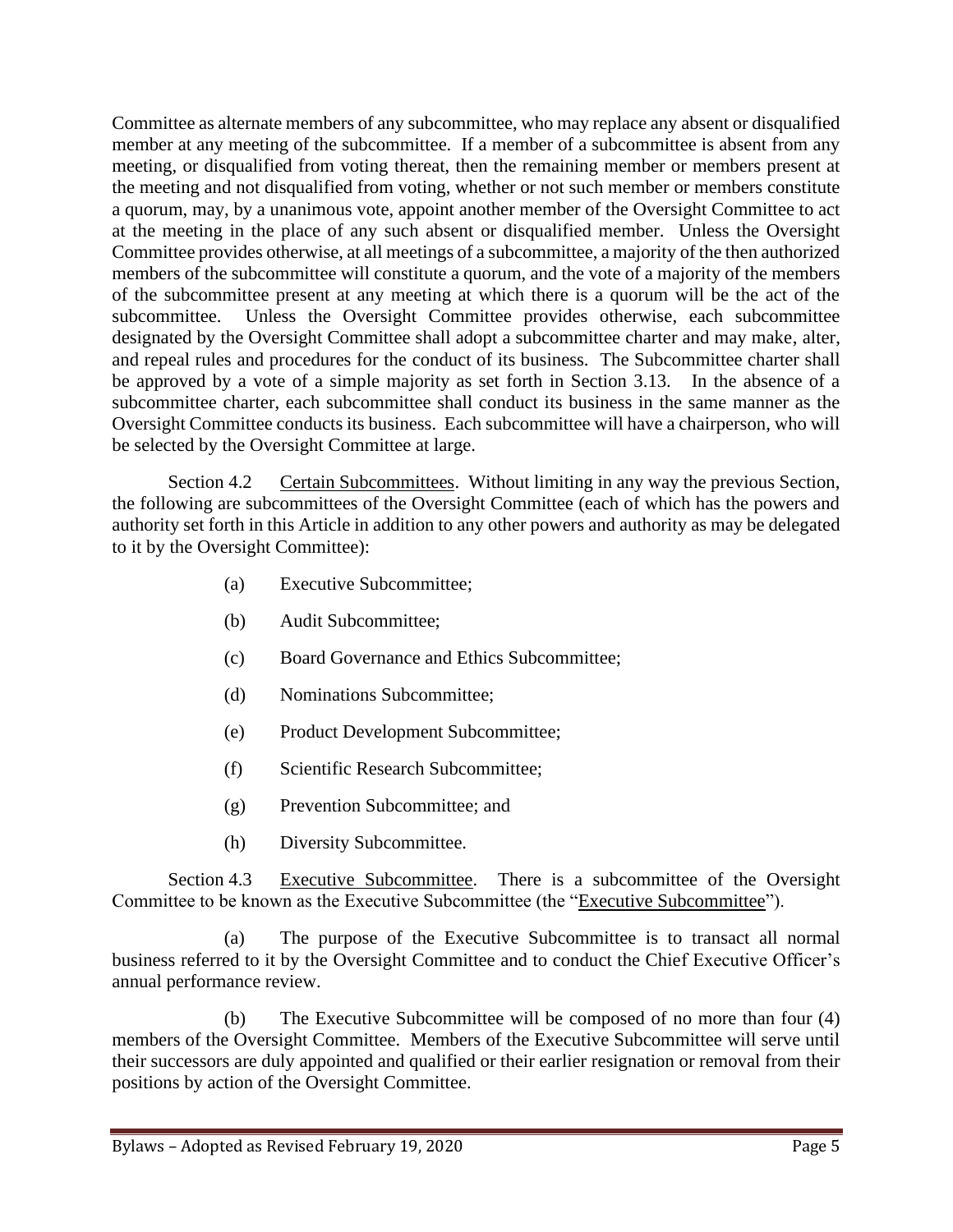(c) The Executive Subcommittee shall meet as often as the Chair deems appropriate, but at least quarterly, to perform its duties and responsibilities under these Bylaws.

(d) Meetings of the Executive Subcommittee shall be conducted in accordance with the Texas Open Meetings Act.

<span id="page-8-0"></span>Section 4.4 Audit Subcommittee. There is a subcommittee of the Oversight Committee to be known as the Audit Subcommittee (the "Audit Subcommittee").

(a) The purpose of the Audit Subcommittee is to review and make recommendations to the Oversight Committee with respect to the following:

- (i) The annual operating budget and strategic plan;
- (ii) Policies for monitoring grant performance;
- or \$25,000;
- (iii) Variances in the operating budget of the Institute of more than 5%
	- (iv) Non-grant contracts exceeding \$100,000; and
	- (v) Any variance of more than 10% in any announced grant award.

(b) The members of the Audit Subcommittee will be appointed by the Oversight Committee. The Audit Subcommittee will be composed of not less than three members of the Oversight Committee. Members of the Audit Subcommittee will serve until their successors are duly appointed and qualified or their earlier resignation or removal. The Oversight Committee may replace any member of the Audit Subcommittee.

(c) The Audit Subcommittee shall meet as often as the Chairperson of the Audit Subcommittee deems appropriate, but at least quarterly, to perform its duties and responsibilities under these Bylaws.

<span id="page-8-1"></span>Section 4.5 Board Governance and Ethics Subcommittee. There is a subcommittee of the Oversight Committee to be known as the Board Governance and Ethics Subcommittee (the "Board Governance and Ethics Subcommittee").

(a) The purpose of the Board Governance and Ethics Subcommittee is to review and recommend proposed changes for approval to the Oversight Committee with respect to the following:

- (i) These Bylaws;
- (ii) Any policies or administrative rules of the Institute;
- (iii) Legislation regarding or affecting the Institute;
- (iv) The delegation of authority to the Chief Executive Officer;
- (v) The ethics policies of the Institute and their administration; and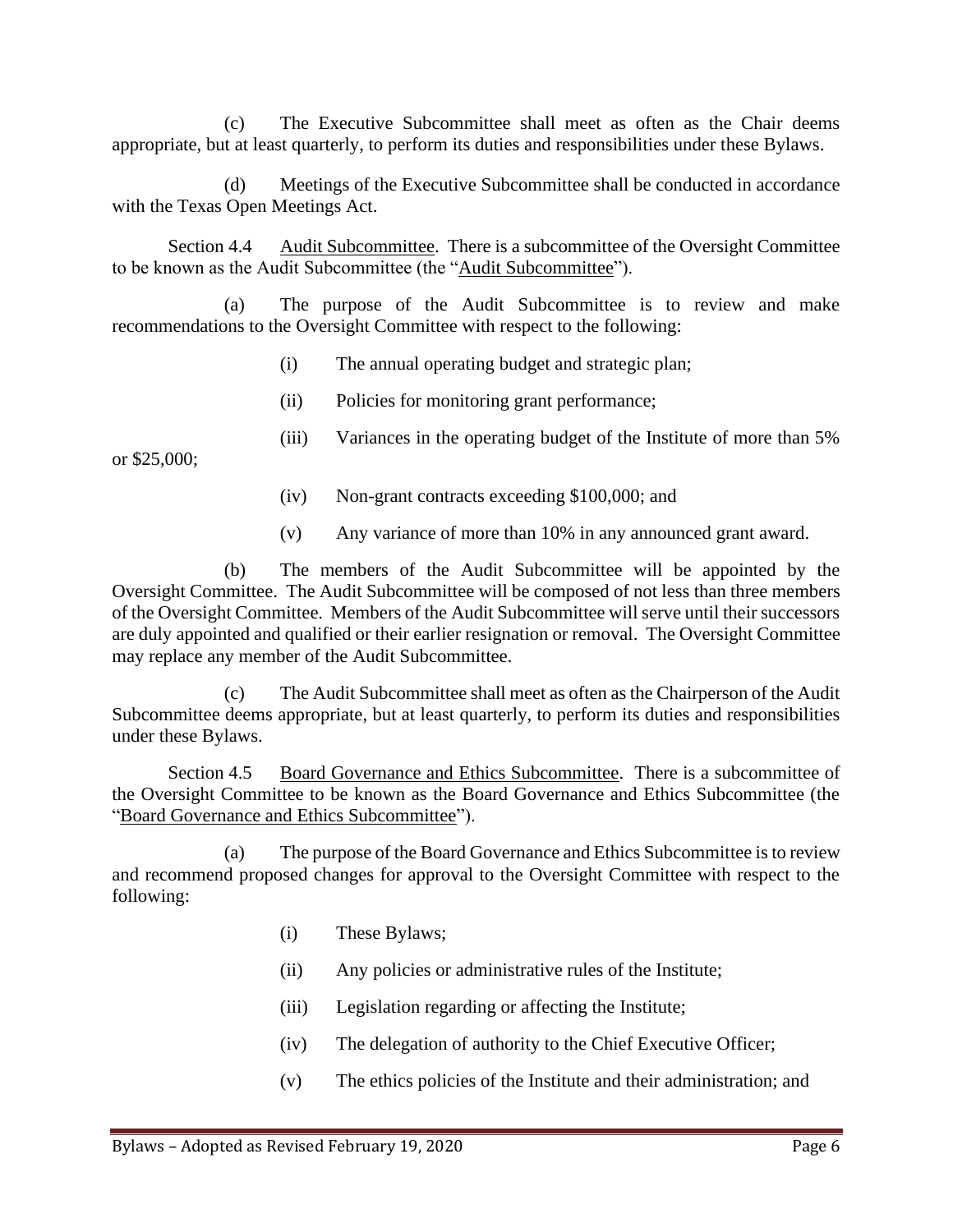(vi) An annual review of the internal policies and processes of the Oversight Committee.

(b) The members of the Board Governance and Ethics Subcommittee will be appointed by the Oversight Committee. The Board Governance and Ethics Subcommittee will be composed of not less than three members of the Oversight Committee. Members of the Board Governance and Ethics Subcommittee will serve until their successors are duly appointed and qualified or their earlier resignation or removal. The Oversight Committee may replace any member of the Board Governance and Ethics Subcommittee.

(c) The Board Governance and Ethics Subcommittee shall meet as often as the Chairperson of the Board Governance and Ethics Subcommittee deems appropriate, but at least quarterly, to perform its duties and responsibilities under these Bylaws.

<span id="page-9-0"></span>Section 4.6 Nominations Subcommittee. There is a subcommittee of the Oversight Committee to be known as the Nominations Subcommittee (the "Nominations Subcommittee").

(a) The purpose of the Nominations Subcommittee is to identify members for the Institute's advisory committees and to accept nominations for and recommend candidates to serve as Oversight Committee officers.

(b) The members of the Nominations Subcommittee will be appointed by the Oversight Committee. The Nominations Subcommittee will be composed of not less than three members of the Oversight Committee. Members of the Nominations Subcommittee will serve until their successors are duly appointed and qualified or their earlier resignation or removal. The Oversight Committee may replace any member of the Nominations Subcommittee.

(c) The Nominations Subcommittee shall meet as often as the Chairperson of the Nominations Subcommittee deems appropriate, but at least quarterly, to perform its duties and responsibilities under these Bylaws.

<span id="page-9-1"></span>Section 4.7 Product Development Subcommittee. There is a subcommittee of the Oversight Committee to be known as the Product Development Subcommittee (the "Product Development Subcommittee").

(a) The purpose of the Product Development Subcommittee is to develop policies for the Oversight Committee's adoption that will ensure that the Institute properly exercises its duty to award grants for research, including translational research, to develop therapies, protocols, medical pharmaceuticals, or procedures for the cure or substantial mitigation of all types of cancer. In addition, the Product Development Subcommittee will work with CPRIT staff to oversee the design and improvement of processes for the solicitation, review, award and performance monitoring of CPRIT product development research grants.

(b) The members of the Product Development Subcommittee will be appointed by the Oversight Committee. The Product Development Subcommittee will be composed of not less than three members of the Oversight Committee. Members of the Product Development Subcommittee will serve until their successors are duly appointed and qualified or their earlier resignation or removal. The Oversight Committee may replace any member of the Product Development Subcommittee.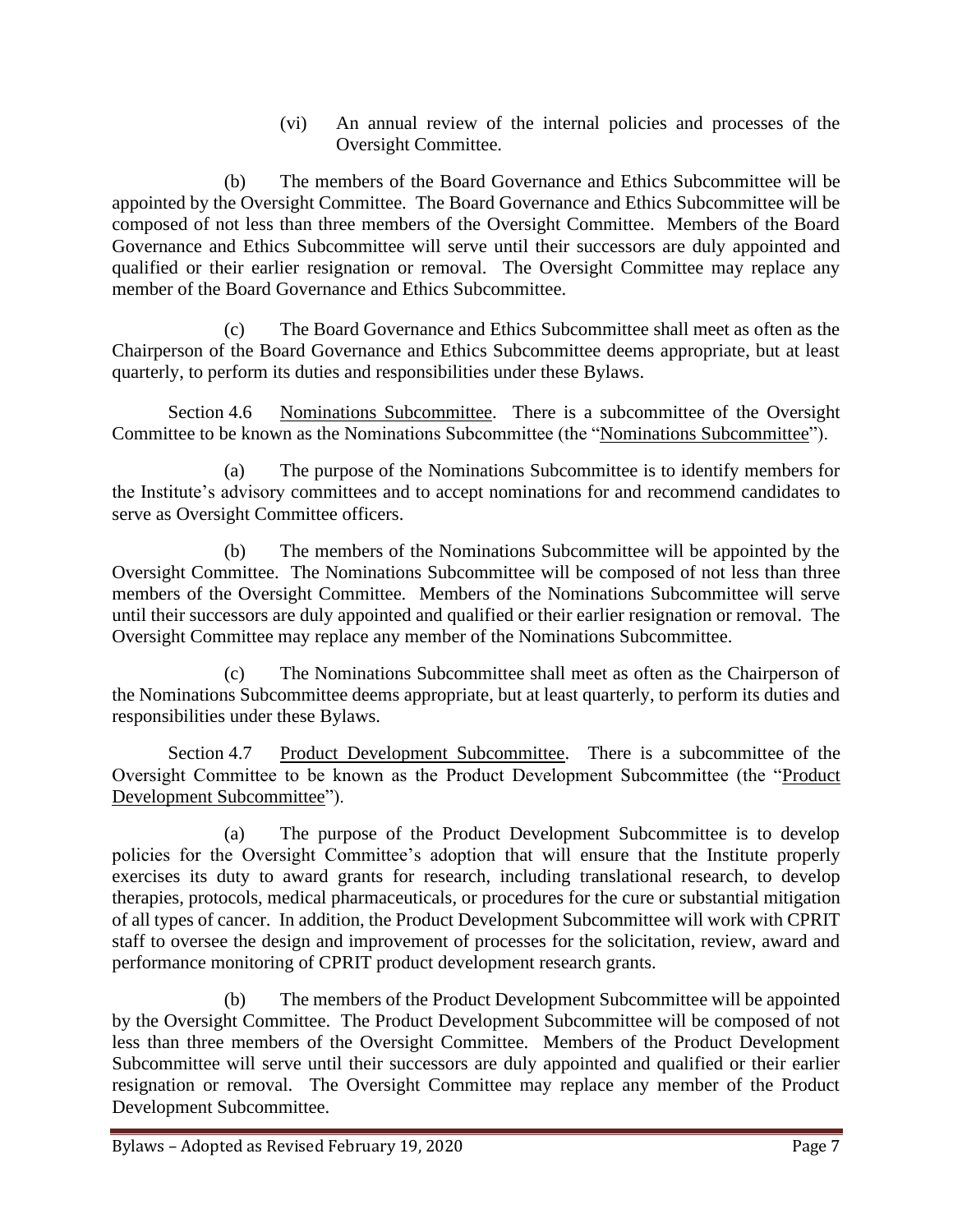(c) The Product Development Subcommittee shall meet as often as the Chairperson of the Product Development Subcommittee deems appropriate, but at least quarterly, to perform its duties and responsibilities under these Bylaws.

<span id="page-10-0"></span>Section 4.8 Scientific Research Subcommittee. There is a subcommittee of the Oversight Committee to be known as the Scientific Research Subcommittee (the "Scientific Research Subcommittee").

(a) The purpose of the Scientific Research Subcommittee is to provide appropriate program oversight and feedback to the Oversight Committee related to program policies, including, but not limited to, policies for implementing, monitoring, and revising the Texas Cancer Plan. In addition, the Scientific Research Subcommittee will work with CPRIT staff to oversee the design and improvement of processes for the solicitation, review, award and performance monitoring of CPRIT scientific research grants. The purpose of the Scientific Research Subcommittee is to develop policies for the Oversight Committee's adoption that will ensure that the Institute properly exercises its duty to award grants for research into the causes of and cures for all types of cancer in humans and to create and expedite innovation in the area of cancer research and in enhancing the potential for a medical or scientific breakthrough in the prevention of cancer and cures for cancer. In addition, the Scientific Research Subcommittee will work with CPRIT staff to oversee the design and improvement of processes for the solicitation, review, award and performance monitoring of CPRIT research grants.

(b) The members of the Scientific Research Subcommittee will be appointed by the Oversight Committee. The Scientific Research Subcommittee will be composed of not less than three members of the Oversight Committee. Members of the Scientific Research Subcommittee will serve until their successors are duly appointed and qualified or their earlier resignation or removal. The Oversight Committee may replace any member of the Scientific Research Subcommittee.

(c) The Scientific Research Subcommittee shall meet as often as the Chairperson of the Scientific Research Subcommittee deems appropriate, but at least quarterly, to perform its duties and responsibilities under these Bylaws.

<span id="page-10-1"></span>Section 4.9 Prevention Subcommittee. There is a subcommittee of the Oversight Committee to be known as the Prevention Subcommittee (the "Prevention Subcommittee").

(a) The purpose of the Prevention Subcommittee is to provide appropriate program oversight and feedback to the Oversight Committee related to program policies, including, but not limited to, policies for implementing, monitoring, and revising the Texas Cancer Plan. In addition, the Prevention Subcommittee will work with CPRIT staff to oversee the design and improvement of processes for the solicitation, review, award and performance monitoring of CPRIT prevention grants. The purpose of the Prevention Subcommittee is to develop policies for the Oversight Committee's adoption that will ensure that the Institute properly exercises its duty to award grants for cancer prevention and control programs to mitigate the incidence of all types of cancers in humans and to implement the Texas Cancer Plan. In addition, the Prevention Subcommittee will work with CPRIT staff to oversee the design and improvement of processes for the solicitation, review, award and performance monitoring of CPRIT prevention grants.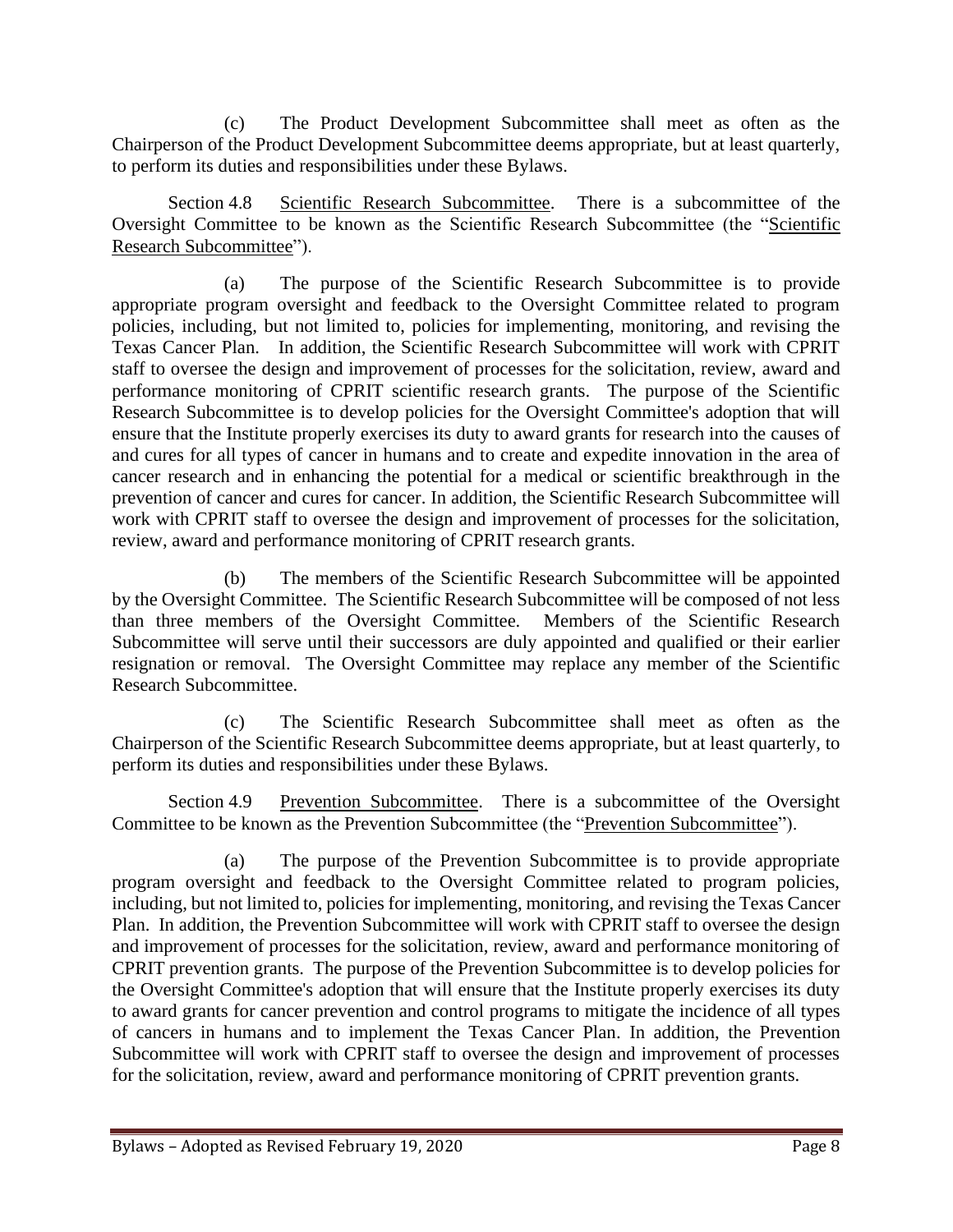(b) The members of the Prevention Subcommittee will be appointed by the Oversight Committee. The Prevention Subcommittee will be composed of not less than three members of the Oversight Committee. Members of the Prevention Subcommittee will serve until their successors are duly appointed and qualified or their earlier resignation or removal. The Oversight Committee may replace any member of the Prevention Subcommittee.

(c) The Prevention Subcommittee shall meet as often as the Chairperson of the Prevention Subcommittee deems appropriate, but at least quarterly, to perform its duties and responsibilities under these Bylaws.

<span id="page-11-0"></span>Section 4.10 Diversity Subcommittee. There is a subcommittee of the Oversight Committee to be known as the Diversity Subcommittee (the "Diversity Subcommittee").

(a) The purpose of the Diversity Subcommittee is to ensure that the Institute makes every effort to outreach to all communities about the cancer research and prevention funding opportunities in the State of Texas.

(b) The members of the Diversity Subcommittee will be appointed by the Oversight Committee. The Diversity Subcommittee will be composed of not less than three members of the Oversight Committee. Members of the Diversity Subcommittee will serve until their successors are duly appointed and qualified or their earlier resignation or removal. The Oversight Committee may replace any member of the Diversity Subcommittee.

(c) The Diversity Subcommittee shall meet as often as the Chairperson of the Diversity Subcommittee deems appropriate, but at least quarterly, to perform its duties and responsibilities under these Bylaws.

## **ARTICLE 5 CHAIRPERSON AND VICE CHAIRPERSON**

<span id="page-11-2"></span><span id="page-11-1"></span>Section 5.1 Election. The Oversight Committee shall elect from among its members a Chairperson and a Vice Chairperson in accordance with the selection provisions of these Bylaws. Nothing herein restricts the ability of the Oversight Committee to elect additional officers from among its members by a vote of a simple majority of the members of the Oversight Committee.

<span id="page-11-3"></span>Section 5.2 Election, Term of Office and Removal. At the first regular Oversight Committee meeting following the adoption of these bylaws, the members of the Oversight Committee shall elect the Chairperson and Vice Chairperson by a vote of a simple majority as set forth in Section 3.13. Thereafter, the members of the Oversight Committee shall elect the Chairperson and Vice Chairperson by a vote of a simple majority of as set forth in Section 3.13 at the last regular Oversight Committee meeting of the state fiscal year in each odd-numbered year. The Nominations Subcommittee may recommend candidates for the Oversight Committee's consideration prior to the vote by the Oversight Committee. The Chairperson and the Vice Chairperson will hold office until death, resignation, or removal from office, or the election and qualification of a successor, whichever occurs first; provided, however, that neither the Chairperson nor the Vice Chairperson may hold office for two consecutive terms. If the person holding the office or Chairperson or Vice Chairperson holds office for one term, and a successor has not been elected by the Oversight Committee to take office at the expiration of the term, then the person holding the office of Chairperson or Vice Chairperson, as applicable, shall continue to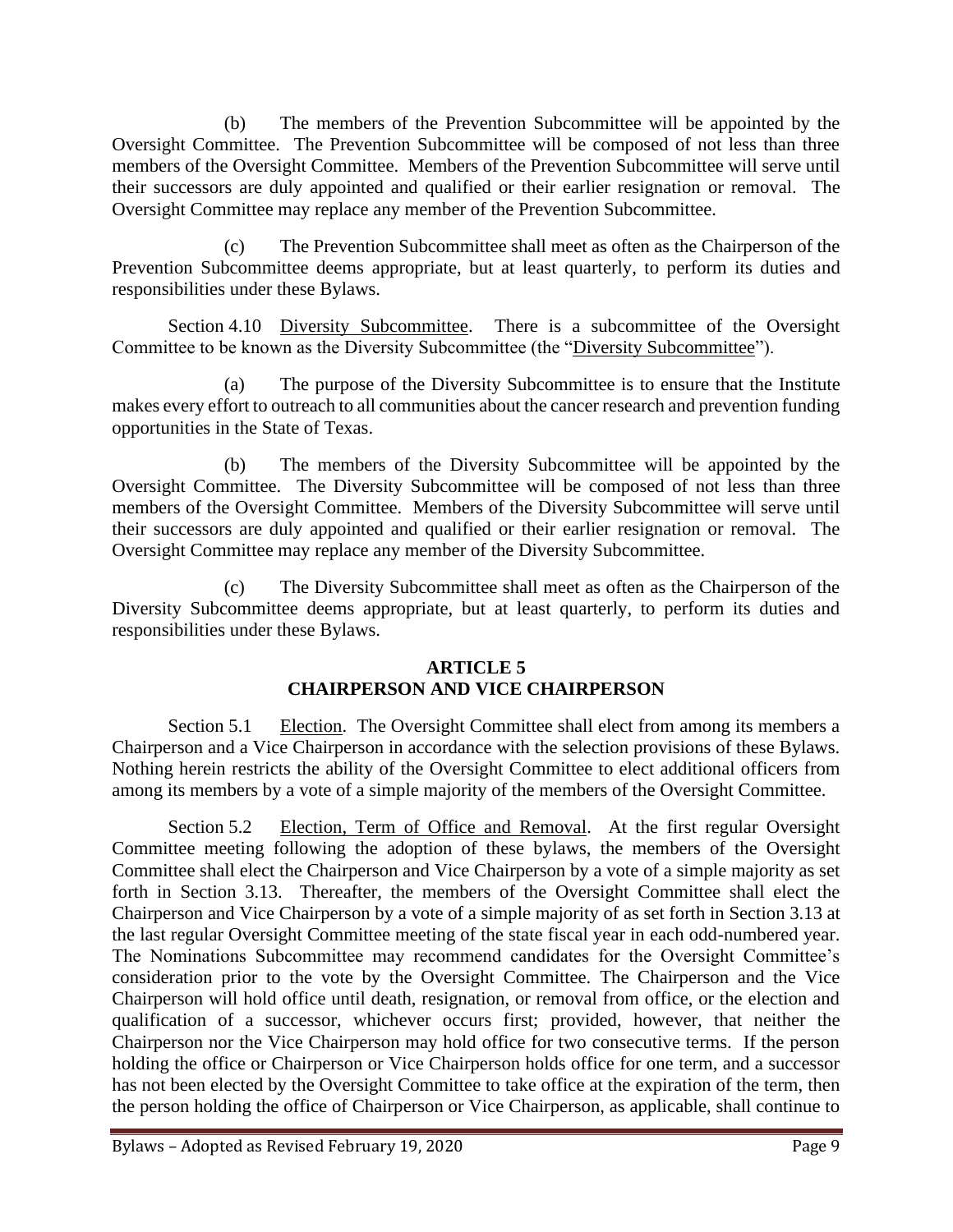hold the office until such time that a quorum of the Oversight Committee can meet and elect a successor. The Chairperson or the Vice Chairperson may be removed at any time, with or without cause, by the vote of a simple majority of the members of the Oversight Committee as set forth in Section 3.13. If the office of the Chairperson or the Vice Chairperson becomes vacant for any reason, including by the expiration of the term, then the vacancy must be filled by the vote of a simple majority of the members of the Oversight Committee as set forth in Section 3.13.

<span id="page-12-0"></span>Section 5.3 Chairperson. The Chairperson is the presiding officer of the Oversight Committee. The Chairperson shall preside at each meeting of the Oversight Committee unless the Chairperson has notified the Vice Chairperson and the Institute's Chief Executive Officer that the Chairperson will be unable to attend the meeting in person. The Chairperson will also have such authority, duties, roles, and responsibilities as may be assigned by applicable law or recommended by the Board Governance and Ethics Subcommittee and approved by the Oversight Committee. The Chairperson may authorize official duties of members of the Oversight Committee, the University Advisory Committee, or any Ad Hoc Advisory Committee in accordance with applicable law. The Chairperson may not serve as the presiding officer for any other foundation or organization created to specifically benefit the Institute.

<span id="page-12-1"></span>Section 5.4 Vice Chairperson. The Vice Chairperson shall, in the physical absence of the Chairperson, preside at each meeting of the Oversight Committee. The Vice Chairperson will also have such authority, duties, roles, and responsibilities as may be assigned by the Board Governance and Ethics Subcommittee or applicable law and approved by the Oversight Committee.

<span id="page-12-2"></span>Section 5.5 Presiding Officers in the Physical Absence of the Chairperson and Vice Chairperson. If the Chairperson and Vice Chairperson are unable to attend the Oversight Committee meeting in person, the Chairperson of the Scientific Research Subcommittee shall preside at each meeting of the Oversight Committee. In the absence of Scientific Research Subcommittee Chairperson, then the Chairperson of the Product Development Subcommittee shall preside. In the absence of the Chairpersons of the Scientific Research and Product Development Subcommittees, then the Chairperson of the Prevention Subcommittee shall preside.

## **ARTICLE 6 THE CHIEF EXECUTIVE OFFICER**

<span id="page-12-4"></span><span id="page-12-3"></span>Section 6.1 General Powers. There will be one Chief Executive Officer of the Institute (the "Chief Executive Officer"). The Chief Executive Officer has such powers as are delegated to the Chief Executive Officer by the Oversight Committee and such powers as are vested in the Chief Executive Officer pursuant to applicable law.

<span id="page-12-5"></span>Section 6.2 Selection by the Oversight Committee. The Oversight Committee shall hire the Chief Executive Officer.

<span id="page-12-6"></span>Section 6.3 Performance of Duties. The Chief Executive Officer shall perform the duties of the Chief Executive Officer as provided by these Bylaws, applicable law, or the Oversight Committee. In performance of such duties, the Chief Executive Officer is authorized to execute contracts on behalf of CPRIT. Such authority is limited when CPRIT's enabling statute specifically authorizes the Oversight Committee to enter into a written contract. In that event, the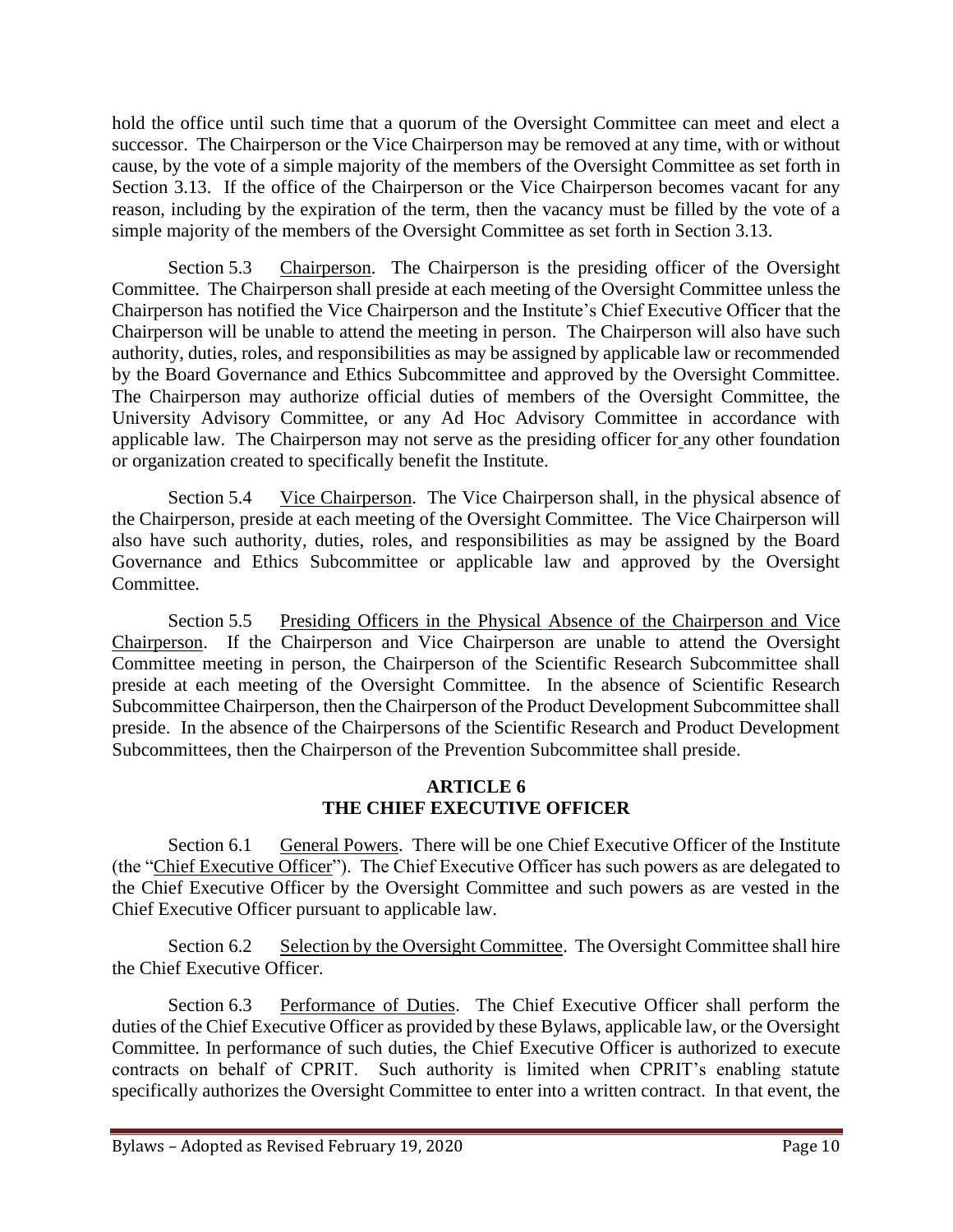Chief Executive Officer may execute contract(s) pursuant to a specific delegation by the Oversight Committee. Subject to prior authorization by the Chief Executive Officer, CPRIT's Chief Operating Officer may execute contracts on behalf of CPRIT. The Chief Executive Officer must notify the Oversight Committee in writing prior to authorizing the Chief Operating Officer to execute contracts on behalf of CPRIT; such notification shall specify the time period the Chief Operating Officer is authorized to do so. The Oversight Committee Chairperson and Vice Chairperson may authorize the Chief Operating Officer to execute contracts on behalf of CPRIT and waive prior notification by the Chief Executive Officer upon a finding that an emergency exists preventing such prior notification. The emergency authorization shall be in writing.

<span id="page-13-0"></span>Section 6.4 Grant Review. The Chief Executive Officer shall oversee the grant review process and may terminate grants that do not meet contractual obligations.

<span id="page-13-1"></span>Section 6.5 Quarterly Report. Each quarter, the Chief Executive Officer shall report to the Oversight Committee on any new grant awards and the progress and continued merit of scientific research and prevention programs previously awarded funding. The report must include a summary of the allocation of funding among scientific research and prevention programs and details regarding the final results of completed projects under these programs.

<span id="page-13-2"></span>Section 6.6 Duties Regarding Foundations or Organizations Created to Specifically Benefit CPRIT. The Chief Executive Officer shall annually report to the Oversight Committee on guidelines for the governance of any foundation or organization created specifically to benefit CPRIT and the relationship between the Institute and the foundation or organization. The Chief Executive Officer shall also annually solicit a report from the foundation or organization created specifically to benefit the Institute regarding the funds the foundation or organization holds, the pledges it has received, and the identities of contributors.

## **ARTICLE 7 OTHER OFFICERS OF THE INSTITUTE**

<span id="page-13-4"></span><span id="page-13-3"></span>Section 7.1 Creation and Selection of Other Officers of the Institute. The Oversight Committee may direct the Chief Executive Officer to create other officer positions of the Institute and to hire individuals to fill such positions.

<span id="page-13-5"></span>Section 7.2 Certain Officers. Without limiting in any way the previous Section, the following officer positions of the Institute have been created (each of which has the duties and authority set forth in this Article in addition to any other duties and authority as may be delegated to such officer by the Oversight Committee):

(a) Chief Operating Officer, whose duties include oversight of the Institute's daily operations, including financial administration, grants management administration, communications, governmental relations, and information technology services;

(b) Chief Compliance Officer, whose duties include reporting to the Oversight Committee on the agency's compliance with applicable law, administrative rules, and policies, and building, developing, and maintaining a compliance program that fosters ethical business behavior and includes requirements for risk assessments, program governance, metrics, and reporting;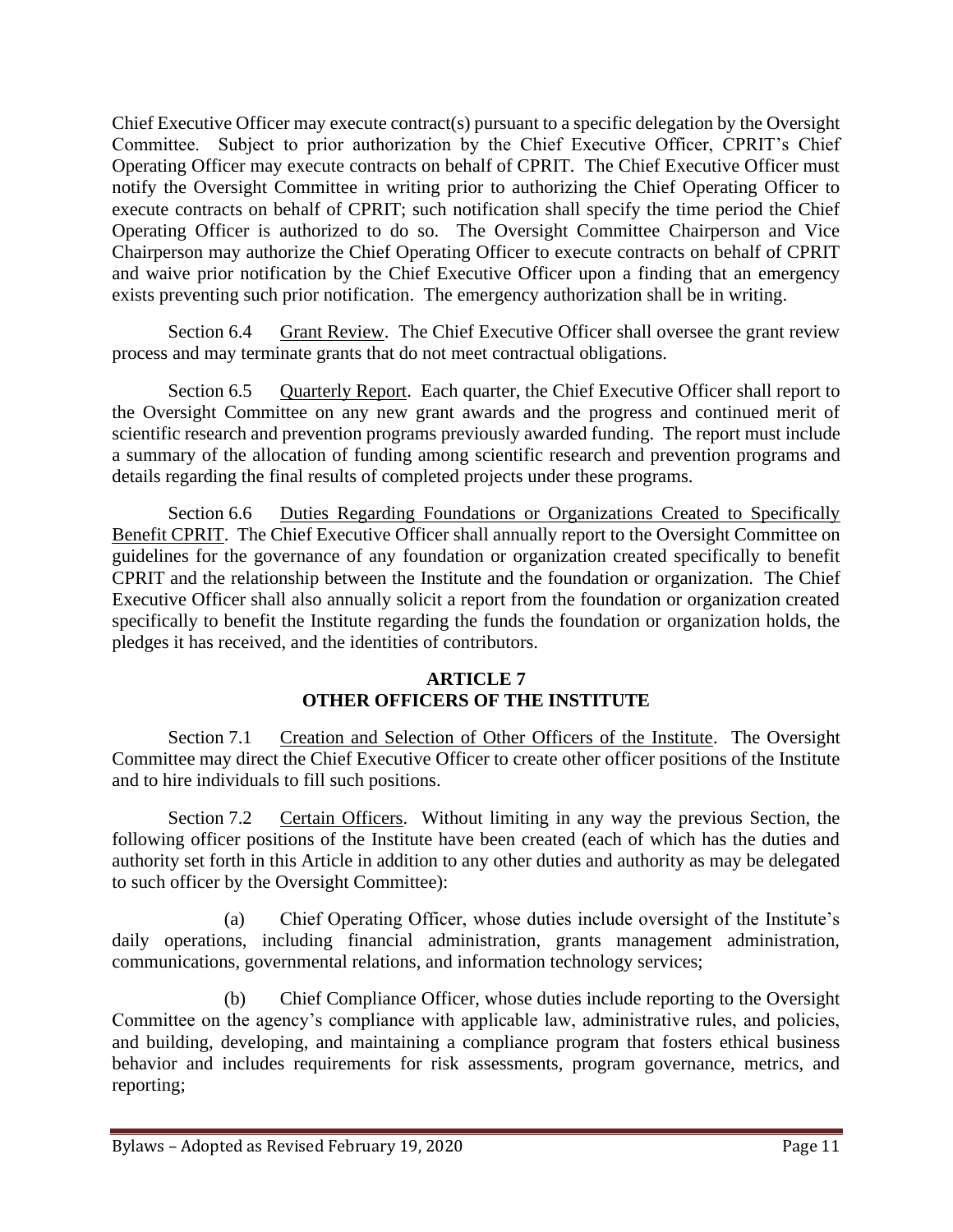(c) Chief Scientific Officer, whose duties include oversight of the scientific research application submission process, coordinating the review of research proposals, monitoring grant progress, and fostering collaboration among the cancer and disease scientific research community to maximize the Institute's impact

(d) Chief Product Development Officer, whose duties include oversight of the cancer research development application submission process, coordinating review of the cancer research product development proposals, monitoring grant progress and fostering collaboration among the bioscience community to maximize the Institute's impact;

(e) Chief Prevention Officer, whose duties include oversight of the prevention application submission process, coordinating the review of prevention proposals, monitoring grant progress, and fostering collaboration among the cancer and disease prevention community to maximize the Institute's impact; and

(f) General Counsel, whose duties include oversight of the legal issues that arise as part of the Institute's operations.

### **ARTICLE 8 COMMITTEES OF THE INSTITUTE**

<span id="page-14-1"></span><span id="page-14-0"></span>Section 8.1 Creation of Committees of the Institute. Pursuant to applicable law and in accordance with this Article, the Oversight Committee may create Committees of the Institute and appoint and approve members of such committees.

<span id="page-14-2"></span>Section 8.2 Scientific Research and Prevention Program Committee. There will be one or more scientific research and prevention programs committees of the Institute (each, a "Scientific Research and Prevention Programs Committee"). Each Scientific Research and Prevention Programs Committee has such powers as are vested in it pursuant to applicable law. The Chief Executive Officer, with approval by simple majority of the members of the Oversight Committee as set forth in Section 3.13, shall appoint as members of one or more Scientific Research and Prevention Programs Committees experts in the field of cancer research, prevention, and patient advocacy to serve for terms as determined by the Chief Executive Officer. Individuals appointed to a Scientific Research and Prevention Programs Committee may be residents of another state. A member of a Scientific Research and Prevention Programs Committee may receive an honorarium according to a policy developed by the Chief Executive Officer in consultation with the Oversight Committee.

<span id="page-14-3"></span>Section 8.3 University Advisory Committee. There will be one university advisory committee of the Institute (the "University Advisory Committee"). The University Advisory Committee has such powers as are vested in it pursuant to applicable law. The University Advisory Committee shall advise the Oversight Committee and each Scientific Research and Prevention Programs Committee regarding the role of institutions of higher education in cancer research. The University Advisory Committee is composed of the following members to serve for the term as determined by the appropriate appointing authority appointing such member:

(a) two members appointed by the chancellor of The University of Texas System to represent: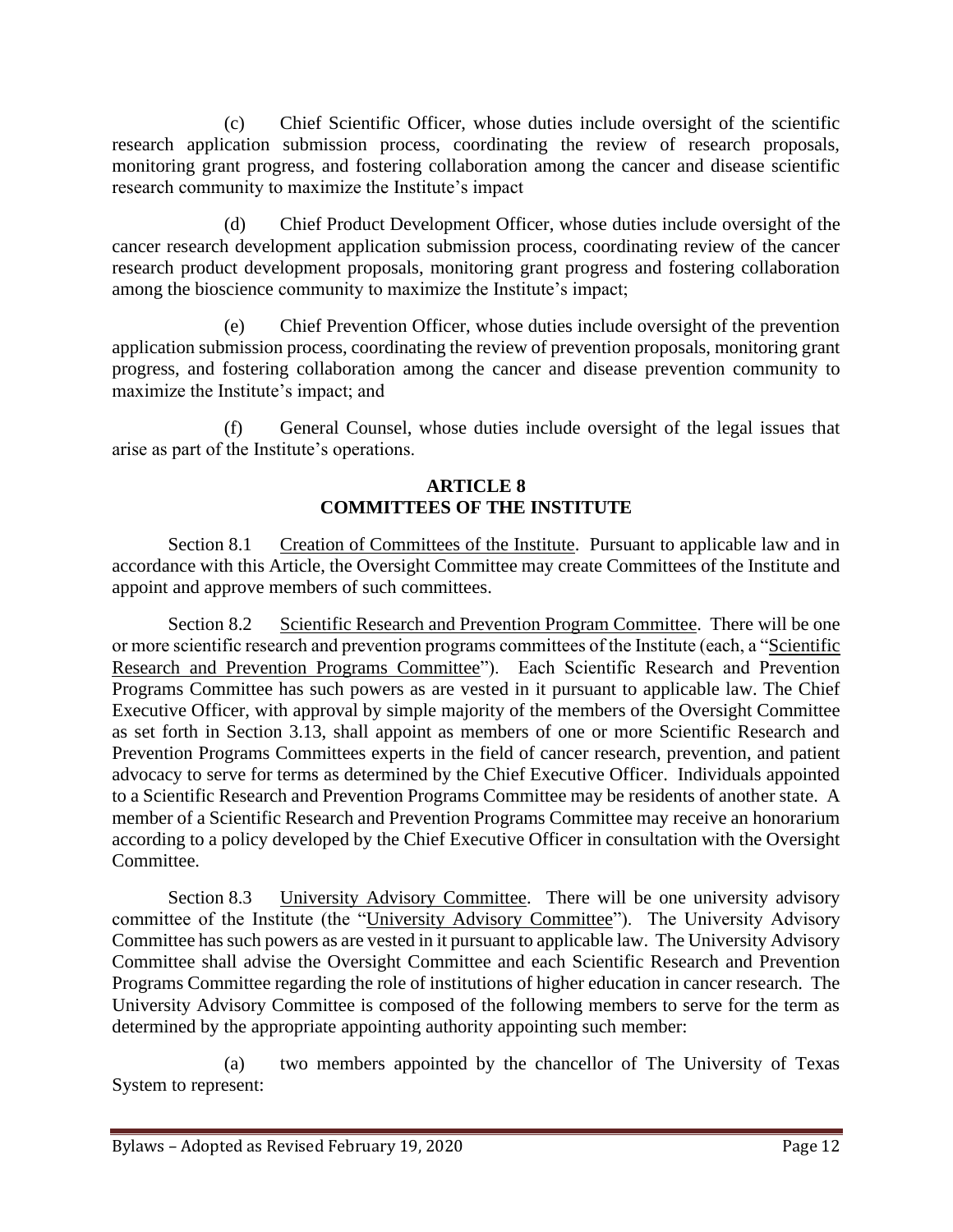- (i) The University of Texas Southwestern Medical Center at Dallas;
- (ii) The University of Texas Medical Branch at Galveston;
- (iii) The University of Texas Health Science Center at Houston;
- (iv) The University of Texas Health Science Center at San Antonio;
- (v) The University of Texas Health Center at Tyler; or
- (vi) The University of Texas M. D. Anderson Cancer Center;

(b) one member appointed by the chancellor of The Texas A&M University System to represent:

(i) The Texas A&M University System Health Science Center; or

(ii) the teaching hospital for The Texas A&M Health Science Center College of Medicine;

(c) one member appointed by the chancellor of the Texas Tech University System to represent the Texas Tech University Health Sciences Center;

(d) one member appointed by the chancellor of the University of Houston System to represent the system;

(e) one member appointed by the chancellor of the Texas State University System to represent the system;

(f) one member appointed by the chancellor of the University of North Texas System to represent the system;

(g) one member appointed by the president of Baylor College of Medicine;

(h) one member appointed by the president of Rice University; and

(i) members appointed at the Chief Executive Officer's discretion by the chancellors of other institutions.

<span id="page-15-0"></span>Section 8.4 Ad Hoc Advisory Committee on Childhood Cancers. The Oversight Committee shall create an ad hoc committee of experts to address childhood cancers. Members of the Ad Hoc Advisory Committee on Childhood Cancers shall be appointed by the Oversight Committee and serve for terms determined by the Oversight Committee. The Ad Hoc Advisory Committee on Childhood Cancers has the duties and authority set forth in the advisory committee's charter in addition to any other duties and authority as may be delegated by the Oversight Committee.

<span id="page-15-1"></span>Section 8.5 Other Ad Hoc Advisory Committees of the Institute. The Oversight Committee, as necessary, may create additional ad hoc committees of experts to advise the Oversight Committee on issues relating to cancer. The number of members of each Ad Hoc Committee will be determined by the Oversight Committee. Ad Hoc Advisory Committee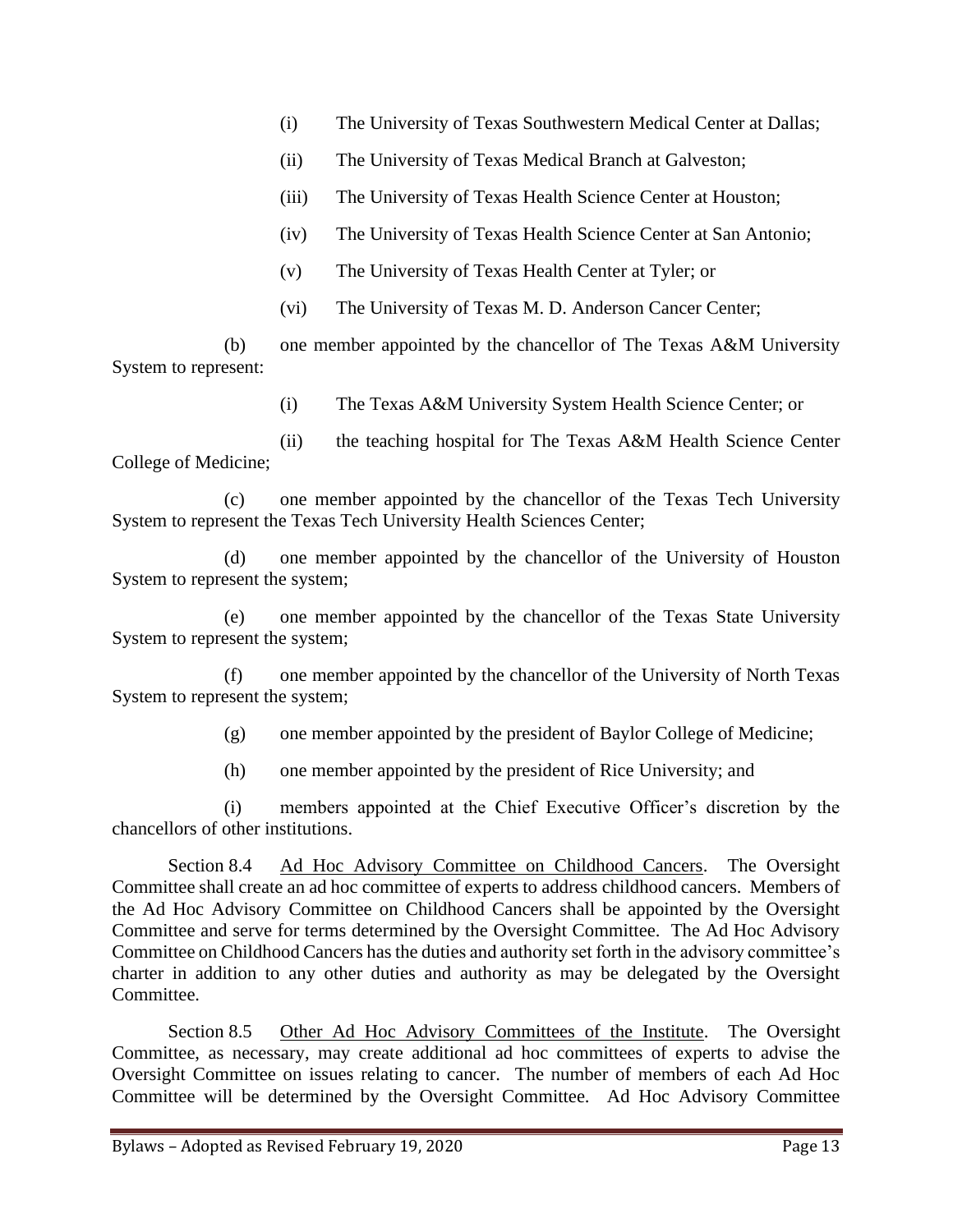members are appointed by the Oversight Committee and serve for terms determined by the Oversight Committee.

<span id="page-16-0"></span>Section 8.6 Certain Ad Hoc Advisory Committees of the Institute. Without limiting in any way the previous Section, the following are the Ad Hoc Advisory Committees of the Institute (each of which has the powers and authority set forth in this Article in addition to any other powers and authority as may be delegated to it by the Oversight Committee):

- (a) Scientific and Prevention Advisory Council; and
- (b) Product Development Advisory Committee;

<span id="page-16-1"></span>Section 8.7 Annual Report to the Oversight Committee. Each Committee of the Institute shall report to the Oversight Committee at least annually regarding the work undertaken by such committee pursuant to a schedule and format dictated by the Oversight Committee.

### **ARTICLE 9 CODE OF CONDUCT AND ETHICS POLICY**

<span id="page-16-3"></span><span id="page-16-2"></span>Section 9.1 Adopted by Reference. The Oversight Committee herein by reference incorporates the *Code of Conduct and Ethics Policy* as approved by the Oversight Committee on February 25, 2013 and all approved amendments.

## **[Remainder of Page Intentionally Left Blank]**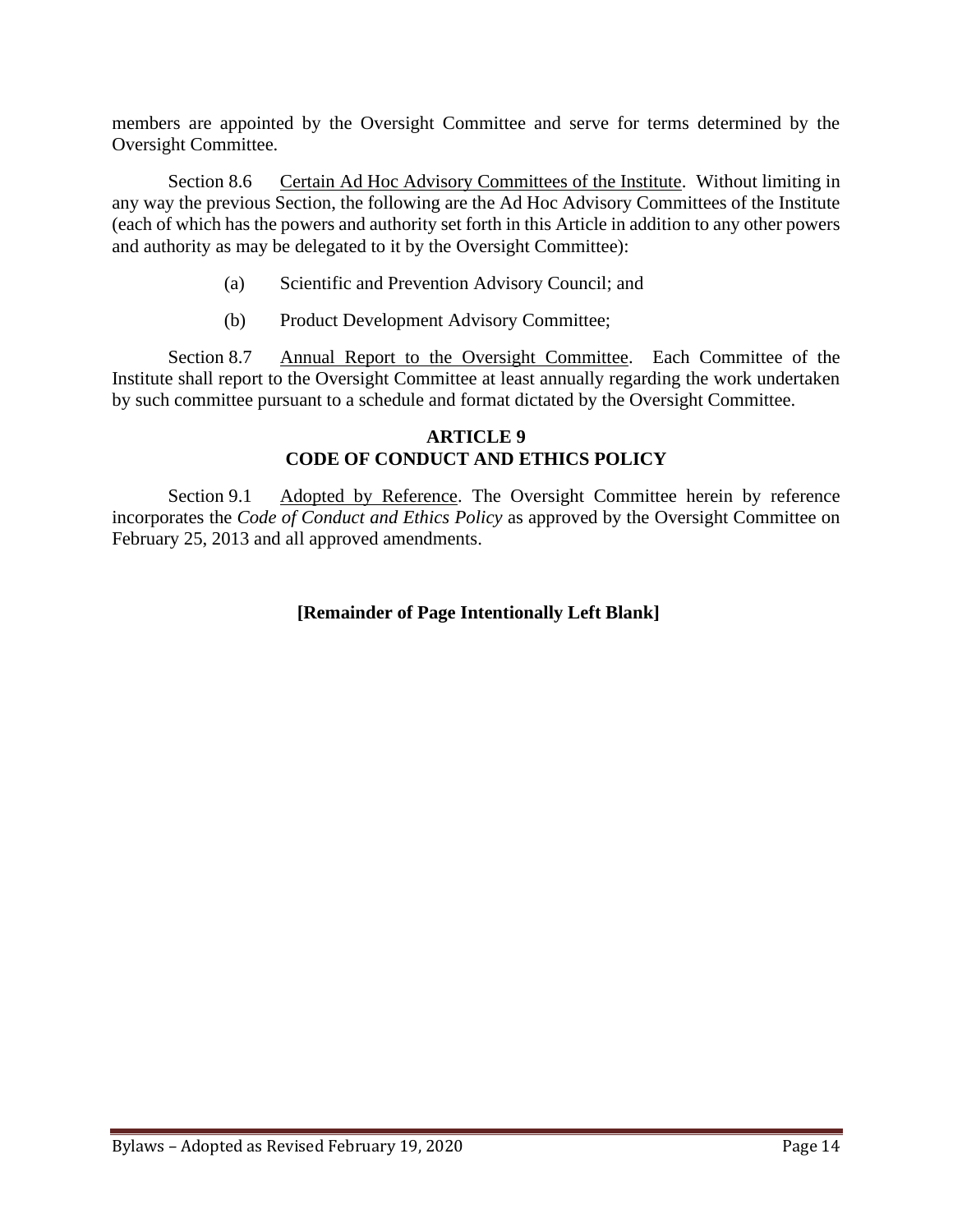## **STATEMENT OF REVISIONS**

#### <span id="page-17-0"></span>Approved November 1, 2013

Changes made to Sections 2.2, 3.2, 3.3(a) and (b), 3.4, 3.7, 3.15, 4.1, 4.2, 4.3(a) and(b ), 4.4(a)(iii), 4.5(a)(iv), 4.6, 4.7, 4.8(a) and(b ), 4.9(a) and(b ), 5.1, 5.2, 5.3, 5.4, 5.5, 6.1, 6.2, 6.3, 6.4, 6.5, 6.6, 7.1, 7.2(b) and (d), 8.2, 8.3(i), 8.4, 9.1, Article 6 (title), and Article 9 (title) and text.

Reason for change(s): Revisions made to reflect statutory changes adopted in 2013 legislative session.

Approved May 21, 2014

Changes made to Sections  $4.4(a)(ii)$ ,  $8.6(b)$ 

Reason for change(s): Revision made to reflect statutory changes adopted in 2013 legislative session and to change name of certain ad hoc advisory committees.

Approved May 20, 2015

Changes made to Section 4.6(a) and Section 5.2

Reason for change(s): Revision made to assign Nominations Subcommittee the responsibilities associated with officer elections.

Approved September 10, 2015

Nonsubstantive changes made to Article 9 to correct typographical errors.

#### Approved November 19, 2015

Change made to Section 6.3.

Reason for change: Clarifies the Chief Executive Officer's contract execution authority and process for delegating such authority to the Chief Operating Officer.

#### Approved August 16, 2017

Change made to Section 3.15 and Article 9, Section V.

Reason for change: Specifies new member training requirements, including deadlines for training and required forms, and clarifies participation in Oversight Committee meetings prior to completing required training.

Approved August 25, 2018

Change made to Article 9, Section V to delete (G).

Reason for change: Deleting the political contributions posting requirement makes the Code of Conduct consistent with the legislative change made to CPRIT statute in 2017.

Approved November 28, 2018